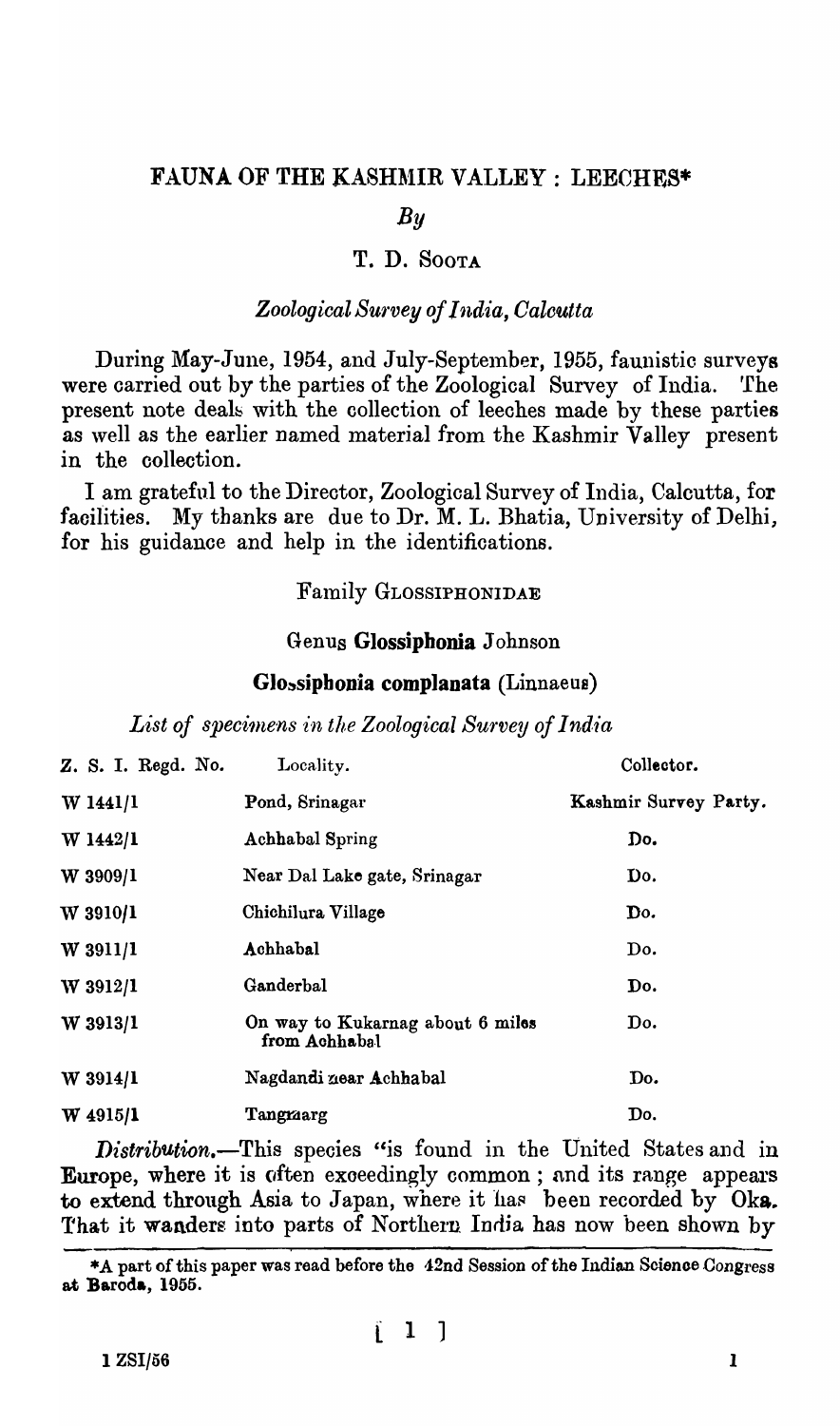Moore" (Harding and Moore)<sup>1</sup>. In India it has so far been recorded from Kashmir only.

It is polytypic having a variety G. complanata concolor Apáthy in Europe. Regarding the taxonomic status of this variety, opinions are diverse amongst workers. Apathy assigns it a specific rank while Harding and Moore (op. cit., p. 58), following Blanchard, consider it only a variety of Glossiphonia complanata (Linnaeus).

# Glossiphonia weberi Blanchard

List of specimens in the Zoological Survey of India

Z. S. I. Regd. No.

Locality.

Harwan

Collector.

Kashmir Survey Party.

W 1440/1

*Distribution*.—This species is recorded from Sumatra, Burma, besides being widely distributed throughout India. Harding & Moore (op.  $cit., p. 62)$  state that G. weberi appears to be a tropical form derived from G. heteroclita which is widely distributed in North America and Europe besides occurring in Burma. They further state that the former species " has just, and only just, attained to specific rank". The subspecies G. weberi lata Oka has been recorded from Hawaii.

# Genus Hemiclepsis Vejdovsky

# Hemiclepsis marginata asiatica Moore

List of specimens in the Zoological Survey of India

| Z. S. I. Rogd. No. | Locality. | Collector.            |
|--------------------|-----------|-----------------------|
| $W$ 3916/1         | Achhabal  | Kashmir Survey Party. |
| W 3917/1           | Ganderbal | Do.                   |

Distribution.-The forma typica Hemiclepsis marginata marginata " extends throughout the greater part of Europe to Western Asia" (Harding & Moore, op. cit., p. 86). In India it has been recorded from Kumaon, Nepal, Orissa, Hoshangabad, Bengal and Bombay.

The subspecies H. marginata asiatica Moore is recorded in India from Kashmir and Lucknow (Bhatia, 1939, p. 11)<sup>2</sup>. The form appears to be intermediate between  $H$ . marginata of Europe and  $H$  casmiana Oka from China and Japan. It differs from the forma typica in the position of the eyes, annulation and colouration.

Specimens of this species at Ganderbal were found to have their young ones attached to their ventral side along the lateral margins.

<sup>&</sup>lt;sup>1</sup> Harding, W.A. & Moore, J. P., Fauna Brit. India, p. 60 (1927).

<sup>&</sup>lt;sup>1</sup> Bhatia, M. L., Bull. Dept. Zool. Panjab Univ., 2, p. 11 (1939).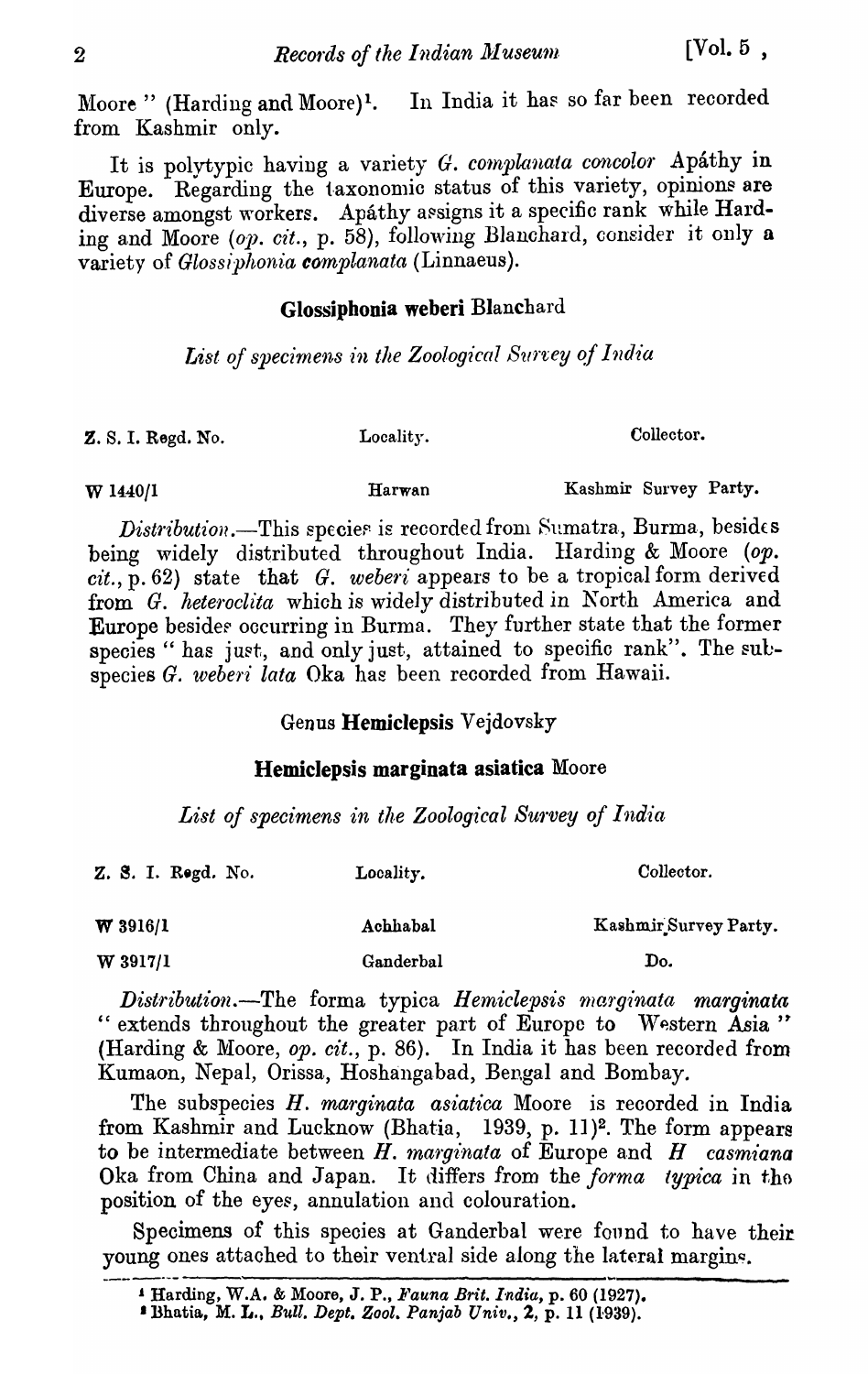## Family ERPOBDELLIDAE

## Genus Erpobdella Blainville

#### Erpobdella octoculata (Linnaeu~)

#### List of specimens in the Zoological Survey of India

| Z. S. I. Regd. No. | Locality.                                                    | Collector.            |  |  |
|--------------------|--------------------------------------------------------------|-----------------------|--|--|
| W 1428/1           | Manasbal lake                                                | Kashmir Survey Party. |  |  |
| $W$ 1429/1         | Shadipur                                                     | Do.                   |  |  |
| W 1430/1           | Dal lake, Srinagar                                           | Do.                   |  |  |
| W 1431/1           | Srinagar                                                     | Do.                   |  |  |
| W 1432/1           | Achhabal                                                     | Do.                   |  |  |
| W 1433/1           | A nallah from the Dal lake into<br>Jhelum river              | Do.                   |  |  |
| $W$ 1434/1         | Srinagar                                                     | Do.                   |  |  |
| W 1435/1           | Wular lake                                                   | Do.                   |  |  |
| W 1436/1           | 7 miles from Gandarbal on road to<br>Do.<br>Sonamarg         |                       |  |  |
| $W$ 1437/1         | Gandarbal                                                    | Do.                   |  |  |
| W 1438/1           | Do.<br>Stream from water works leading to<br>Harwan hatchery |                       |  |  |
| W 3918/1           | Nishat bagh, Srinagar                                        | Do.                   |  |  |
| $W$ 3919/1         | Sopore                                                       | Do.                   |  |  |
| $W$ 3920/1         | Gulmarg                                                      | Do.                   |  |  |
| W 3921/1           | Telbal nalla, Dal lake, Srinagar                             | Dυ.                   |  |  |
| $W$ 3922/1         | Ganderbal                                                    | Do.                   |  |  |
| $W$ 3923/1         | Achhabal                                                     | Do.                   |  |  |
| W 3924/1           | Chashma Shahi, Srinagar                                      | Do.                   |  |  |
| W 3925/1           | Near the Dal lake gate, Srinagar                             | Do.                   |  |  |
| $W$ 3926/1         | Jhelum river, Baramula                                       | Do.                   |  |  |
| $W$ 3927/1         | Banhal                                                       | Do.                   |  |  |
| $W$ 3928/1         | channel from<br>Camping<br>ground<br>Verinag Spring          | Do.                   |  |  |
| $W$ 3929/1         | Ningle                                                       | Do.                   |  |  |
| W 3930/1           | Katpora                                                      | Do.                   |  |  |

Distribution.-"This species is widely distributed throughout temperate Europe and Asia, from the British Isles to Japan and from Scandinavia and northern Siberia to the Mediterranean" (Harding & Moore, op. cit., p. 134). In India it is recorded from Kashmir and Lahore.

Bhatiu *(op. cit., p.* 12) recorded the greatest height 7,500 ft. from Kaimu1, Kashmir. However, specimens have been. collected from an altitude of about 9,000 ft. by me from Gulmarg during July-September 1955. This appears to be a new altitude record in India.